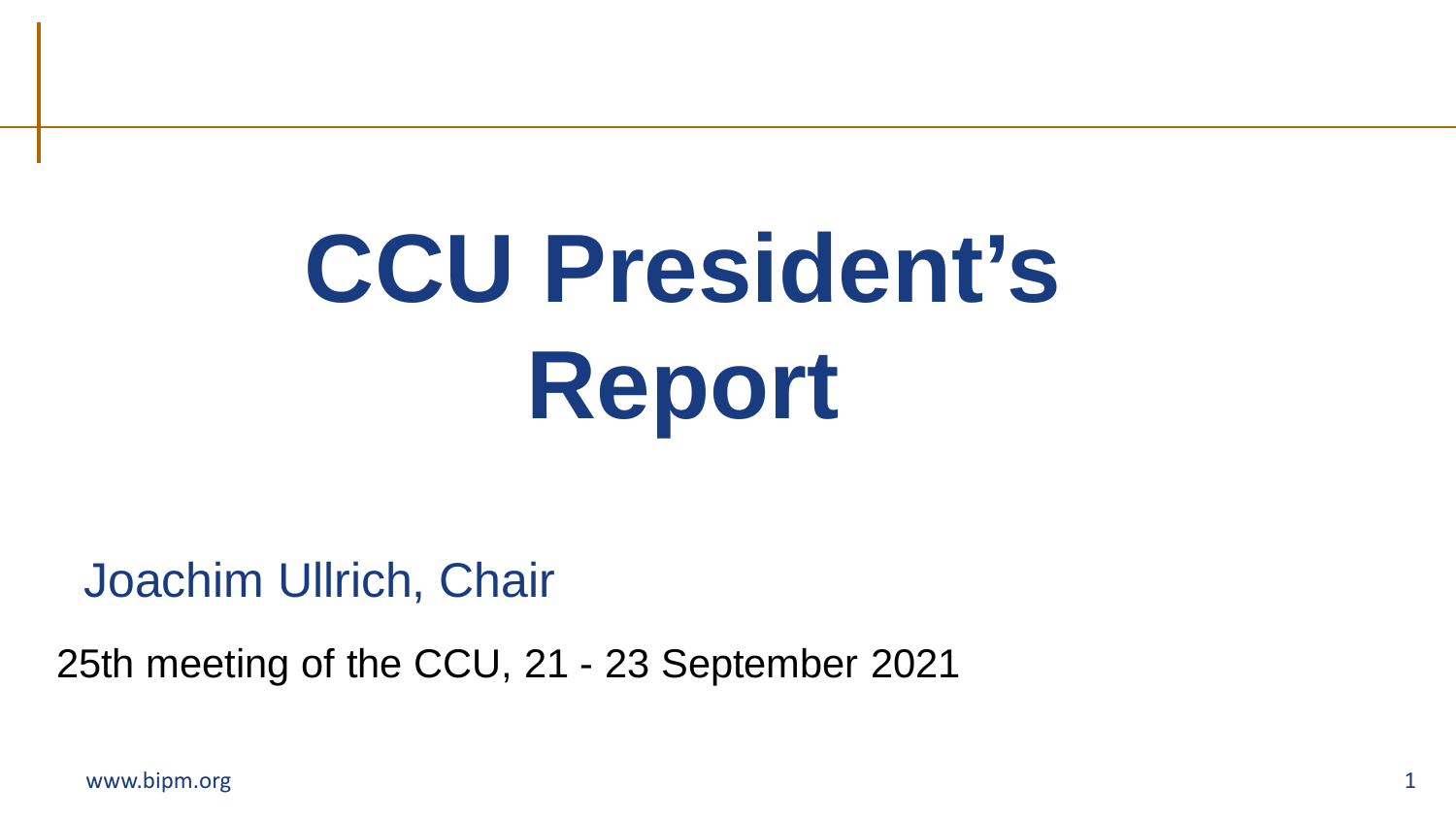#### **3 Presidents Report**

#### **Update of decisions of the 24th meeting of the CCU**

- **Core-metrological terms & dimensionless quantities**
- **Corrections to the 9th Edition of the SI Brochure**
- **Report on the Working Group on Strategy**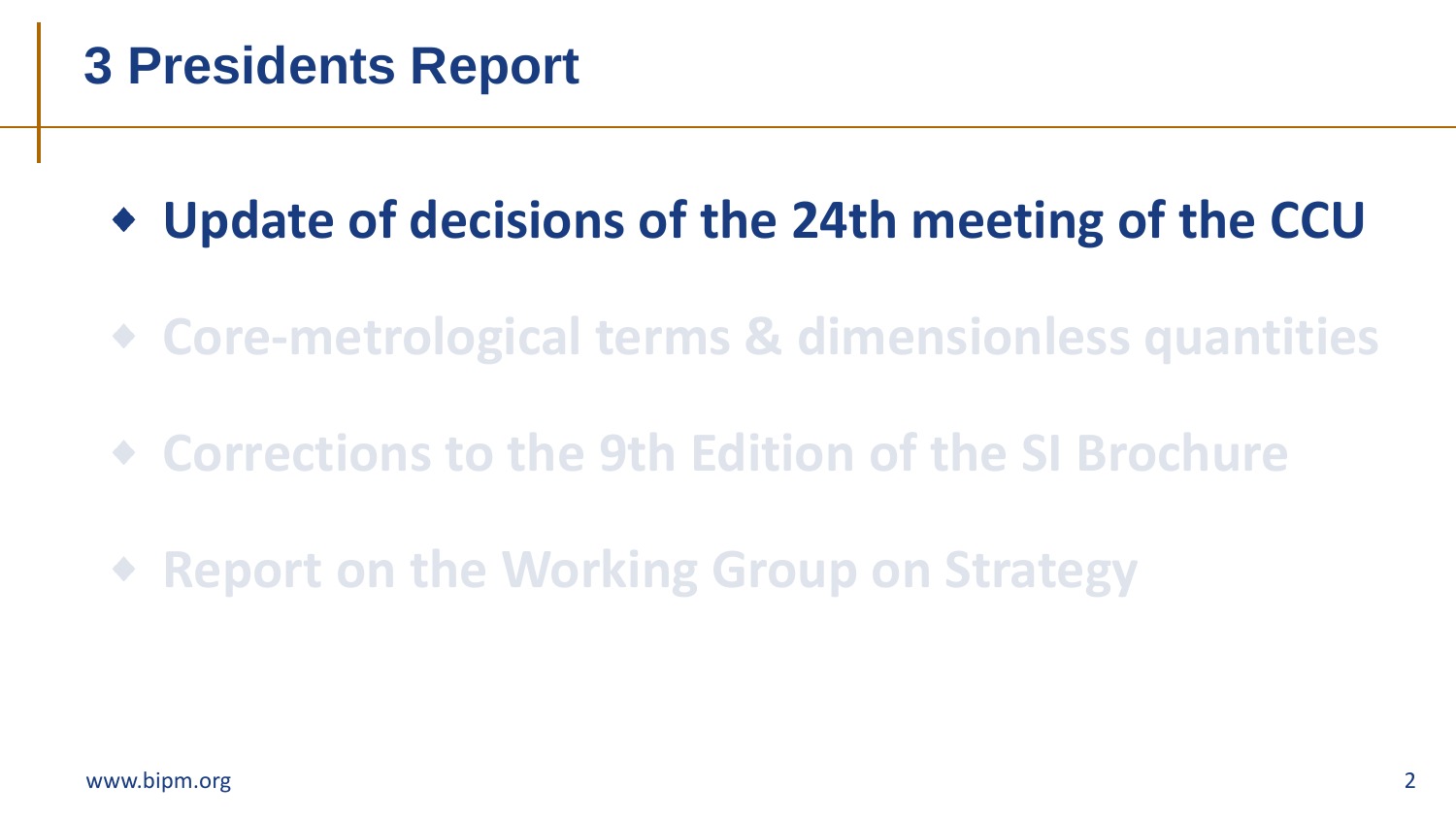#### **Decisions of the 24th meeting of the CCU**

- $D1.$ CCU Strategy Document approved with some minor changes
- $D2.$ ToR of WG-S approved
- WG on "unit" formed: NSC IM (chair), NRC, NMIJ, NPL, NIST, INRIM, PTB, CEM,  $D3.$ METAS, LNE, Rosstandart, M. Himbert
- WG on angles and dimensionless quantities closed D4.
- $D5.$ Next meeting of CCU: September 2021
- $D6$ : Next meeting of CCU WG-S: February 2021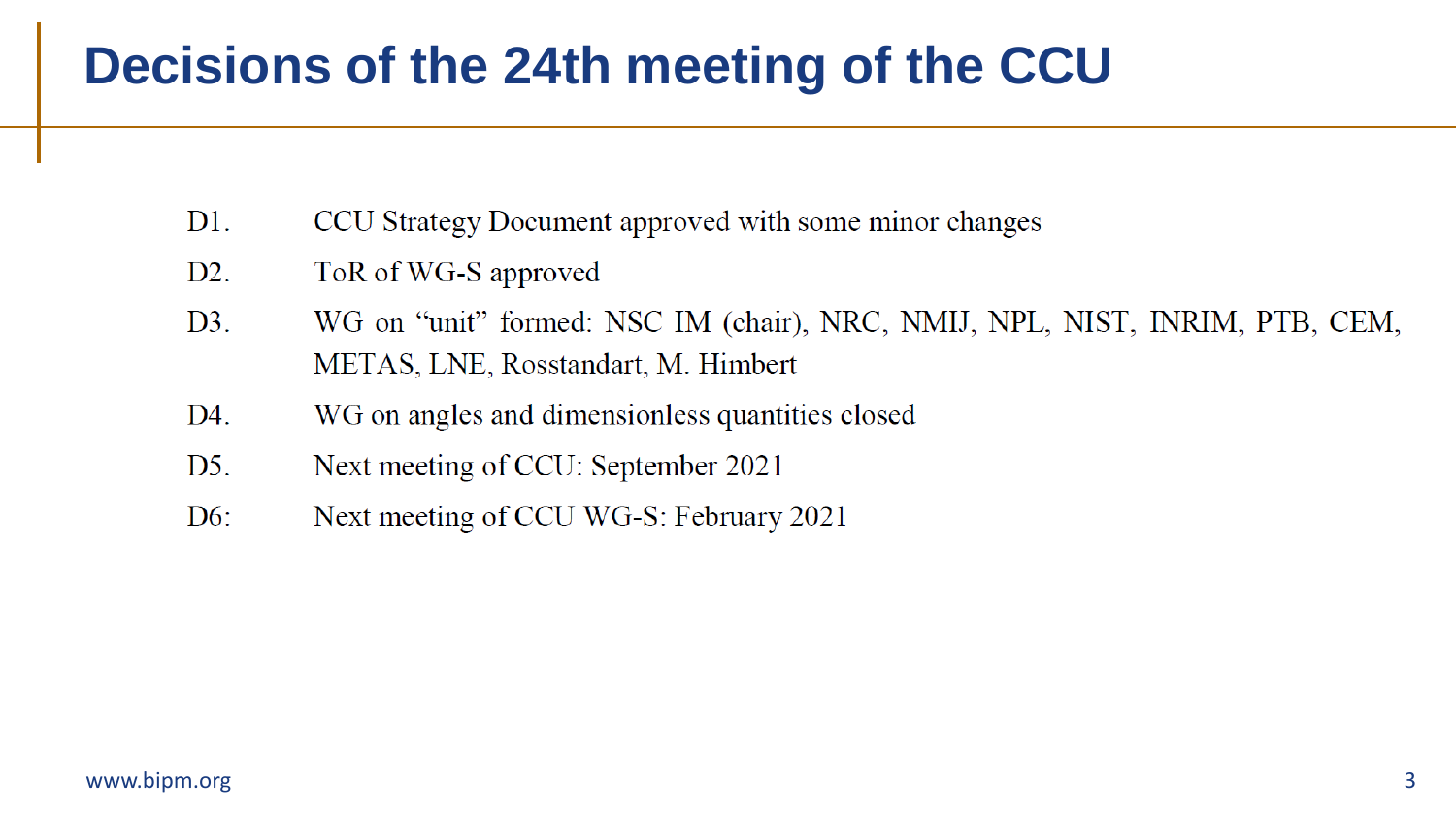#### **Actions of the 24th meeting of the CCU**

- pandemic \*\*\*\*Al. Improve liaison between ISO TC 12, IEC TC 25, IUPAP C2 and the CIPM and its CCs for future revision of relevant standards for units. (CCU WG on units, to make a proposal)  $AA2$ . Add a question on implementation of revised SI within national legal metrological framework to the questionnaire for stakeholders. (M. Stock)  $-$ A3. Discuss questionnaire for stakeholders at the CIPM meeting (about coordination with OIML about question on legal implementation, and part C for academic organizations) and at NMI Directors meeting next week (send to which NMIs) (J. Ullrich, M. Milton) **pandemic** CCU WG on units to make a proposal to CCU on the definition of "unit", "quantity", "value of quantity" by end September 2020, possible extension of scope to be discussed by CIPM **pandemic** next week (15-16 October 2020). NMI members and liaison organizations to bring official opinion on definition of "unit" and units for angles and dimensionless quantities to next CCU meeting (2021).  $A6.$ RJC Brown to prepare summary on prefix discussion for J. Ullrich, who will present topic to CIPM next week (15-16 October 2020).  $\bigwedge$  A7. Proposal of INRIM as new CCU member to CIPM. (J. Ullrich)  $-$ A8. Proposal of NSC IM as new CCU ongoing observer to CIPM. (J. Ullrich) Proposal of liaison with IMU. (J. Ullrich)  $A10.$ Invite IMU for next CCU meeting. (J. Ullrich) A11. Check with all attendees on open publication of working documents and presentation files www.bipm.org (M Stock) 4
	-

 $\rightarrow$  TOP 8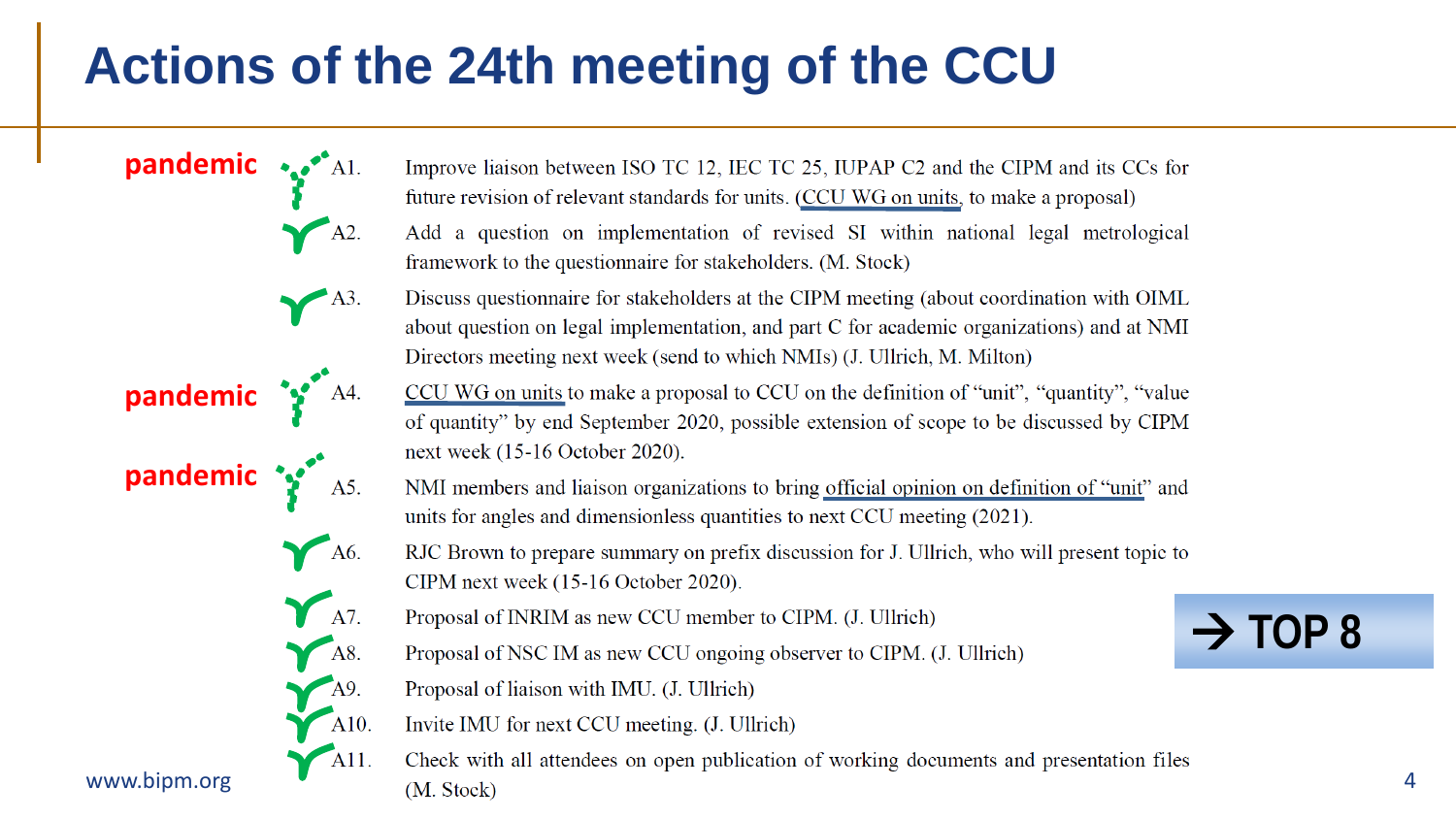#### **Update of decisions of the 24th meeting of the CCU**

#### **Core-metrological terms & dimensionless quantities**

#### **Corrections to the 9th Edition of the SI Brochure**

**Report > CCU-WG on Core-Metrological Terms (CMT) established Opinion of Member Organizations and Liaisons requested → Separate Topics 8 and 9**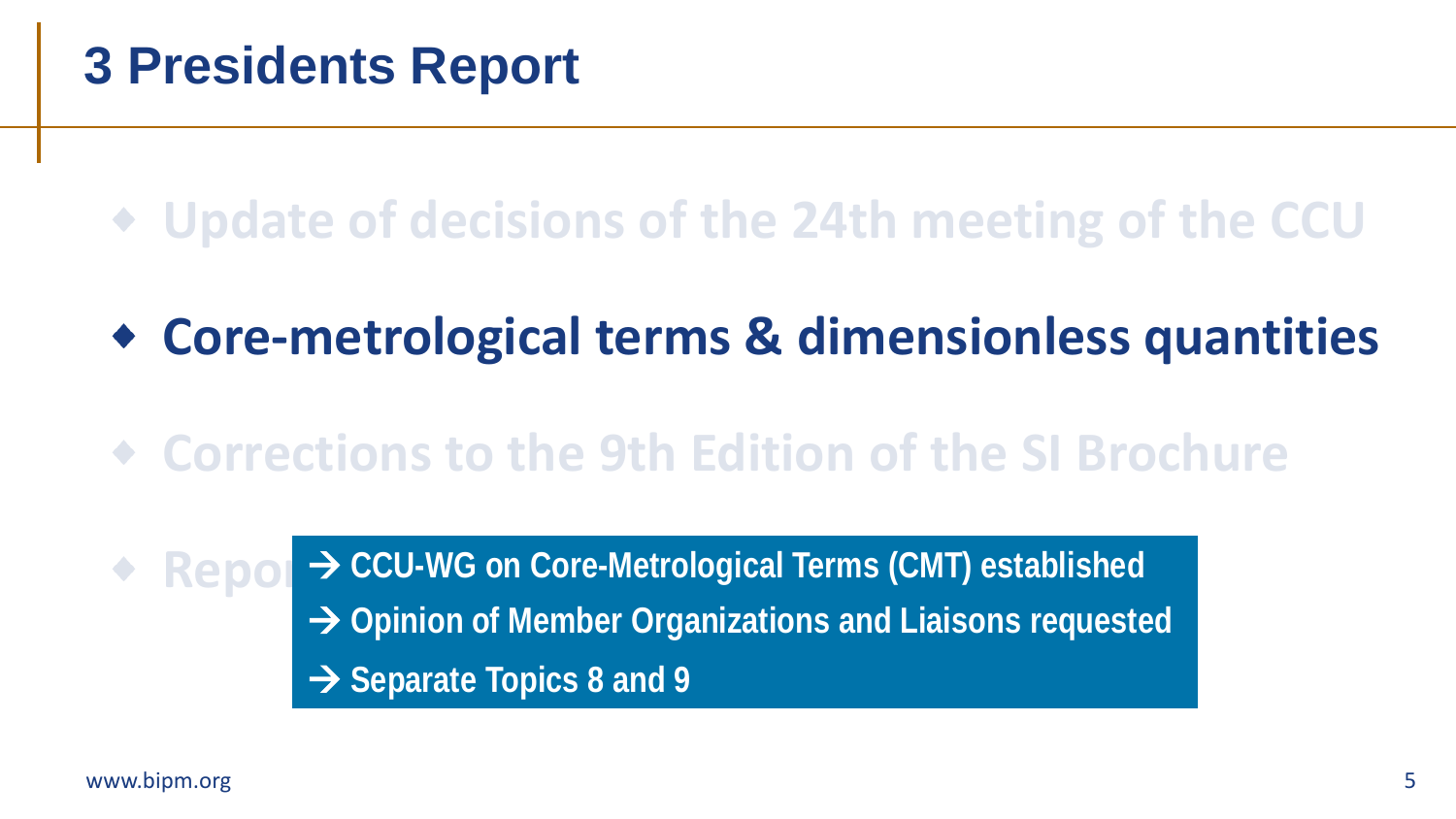**Update of decisions of the 24th meeting of the CCU**

**Core-metrological terms & dimensionless quantities**

### **Corrections to the 9th Edition of the SI Brochure**

**Report > No important suggestions or requests a Strategy**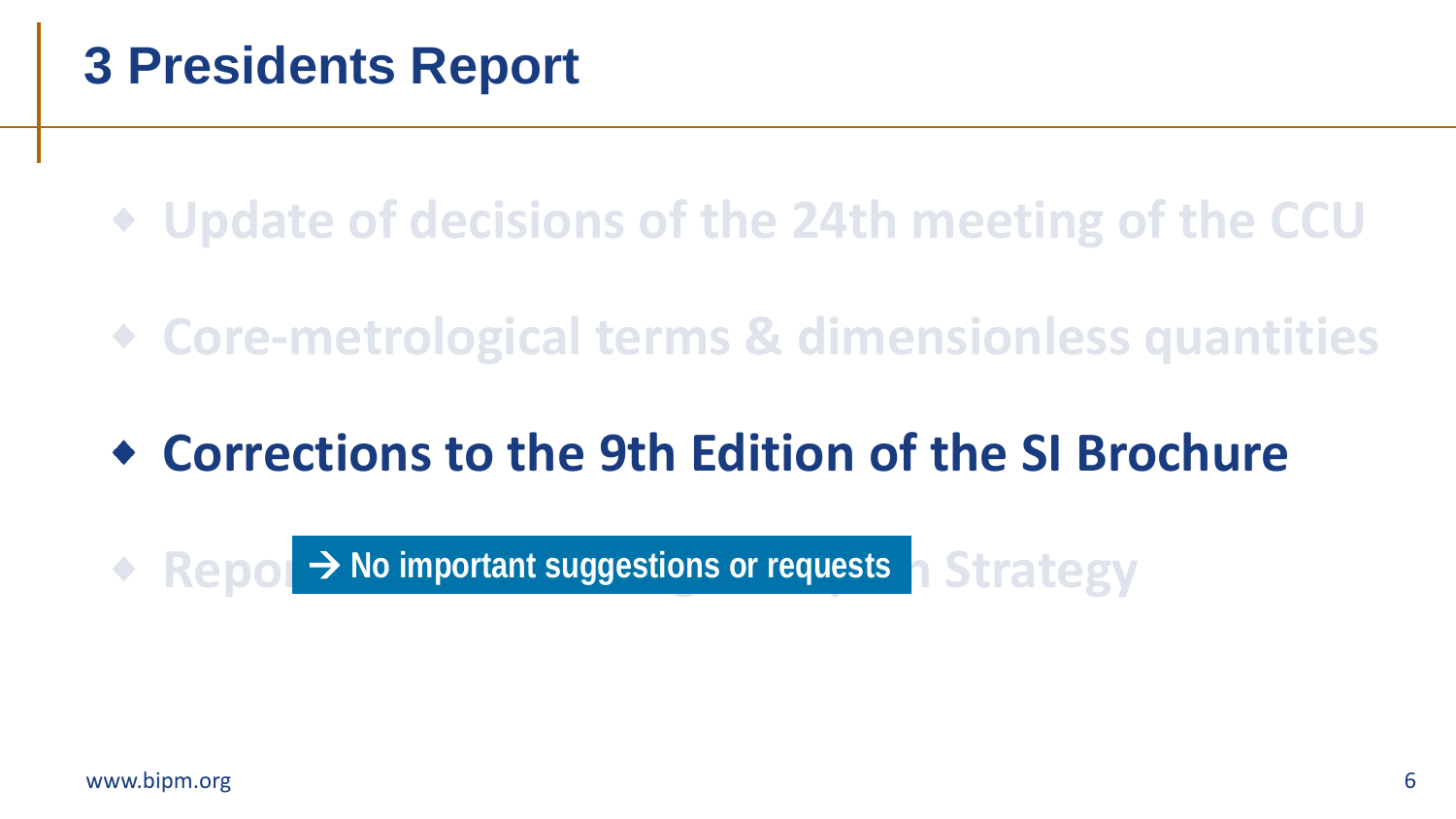**Update of decisions of the 24th meeting of the CCU**

**Core-metrological terms & dimensionless quantities**

**Corrections to the 9th Edition of the SI Brochure**

**Report on the Working Group on Strategy**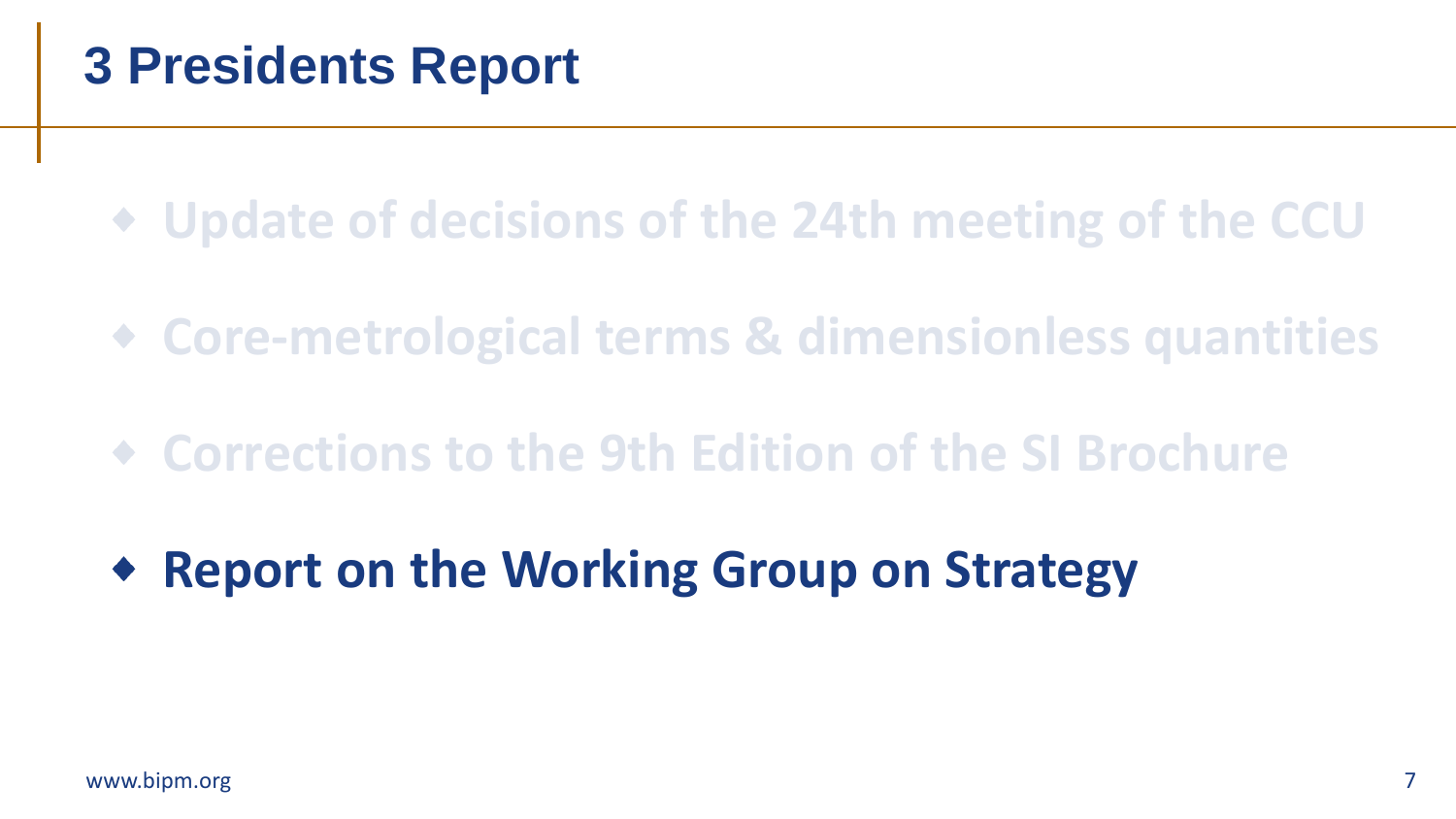M. Stock 15/03/2021

Report of the meeting of the CCU Working Group on Strategy (CCU WG-S) held remotely on 26 and 27 January 2021

The meeting was held remotely on 26-27 January from 12:00 to 14:00 UTC.

The following attended the meeting: Joachim Ullrich (PTB, CCU President and chair of the meeting), Richard Brown (NPL), Manuela Gerken (PTB), Savely Karshenboim (MPQ, member of CODATA TGFC), Martin Milton (BIPM), Emilio Prieto (CEM), Philippe Richard (METAS, CCM President), Gert Rietveld (VSL, CCEM President), Michael Stock (BIPM, CCEM and CCU executive Secretary), Patrizia Tavella (BIPM, CCTF executive secretary).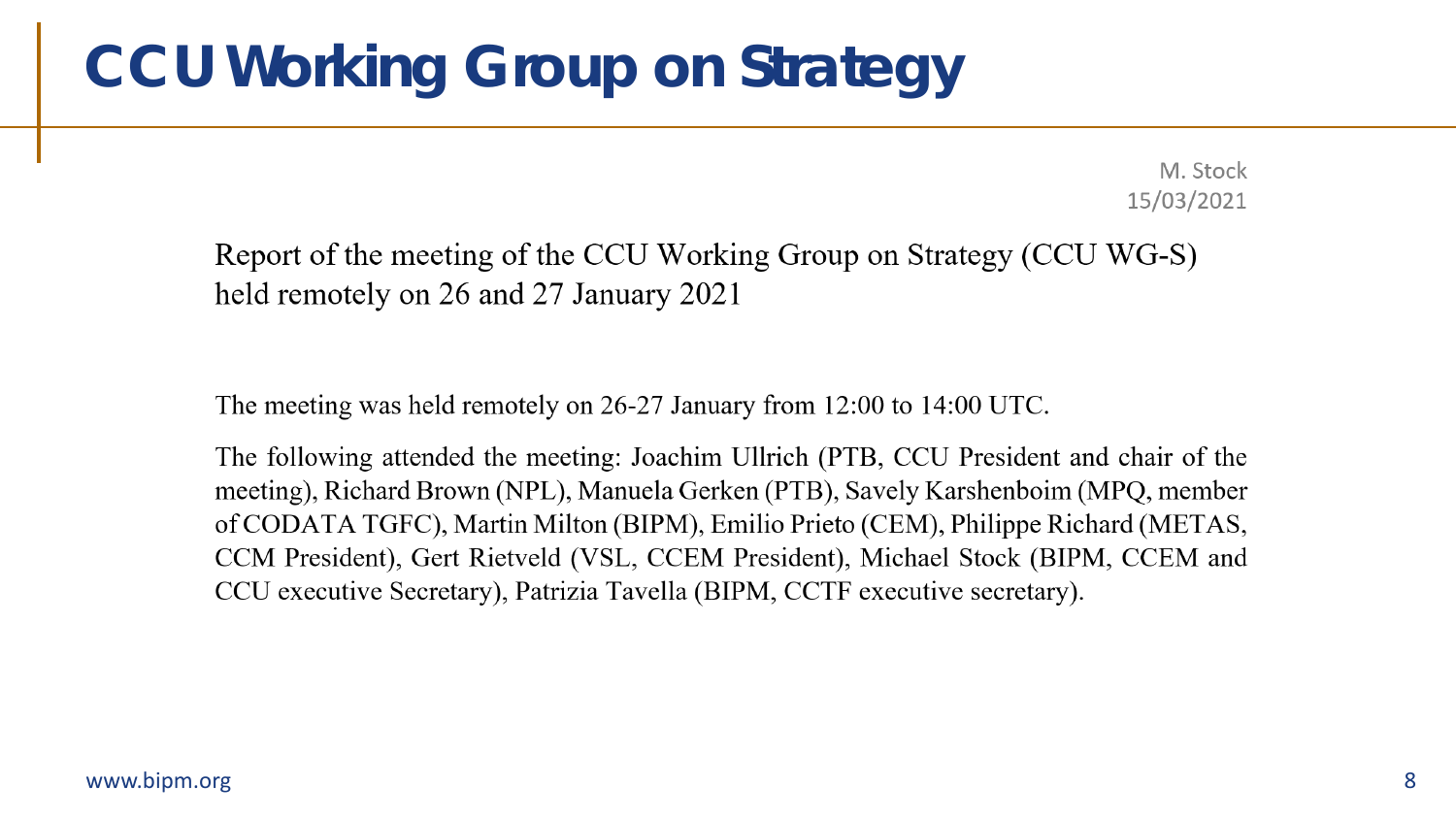**TOP 1.1**  Prof. Ullrich will ask the chair of WG-CMT to work hard towards a consensus before the CCU meeting, if necessary, with further remote meetings. Dr. Brown pointed out that the principal difficulty seems to be about the use of the word 'magnitude'. The status shall be presented at the next (remote) CCU meeting. If no consensus has been found by then, the topic shall be deferred to a future presence meeting and not discussed in detail at the remote meeting.

**TOP 1.2 TOP 1.3** 

**TOP 1.4** 

**TOP 1.5** 

Status of the preparations for the expansion of the range of SI prefixes

Status of the CCU questionnaire on the implementation of the new definitions

A report on the status of the planned redefinition will be given at the CCU meeting.

**TOP 1.6** 

and bring an official view for the next CCU meeting. A reminder shall be sent by the CCU executive secretary two months before the meeting.

www.bipm.org 9

The CCPR executive secretary should give a short report at the CCU meeting.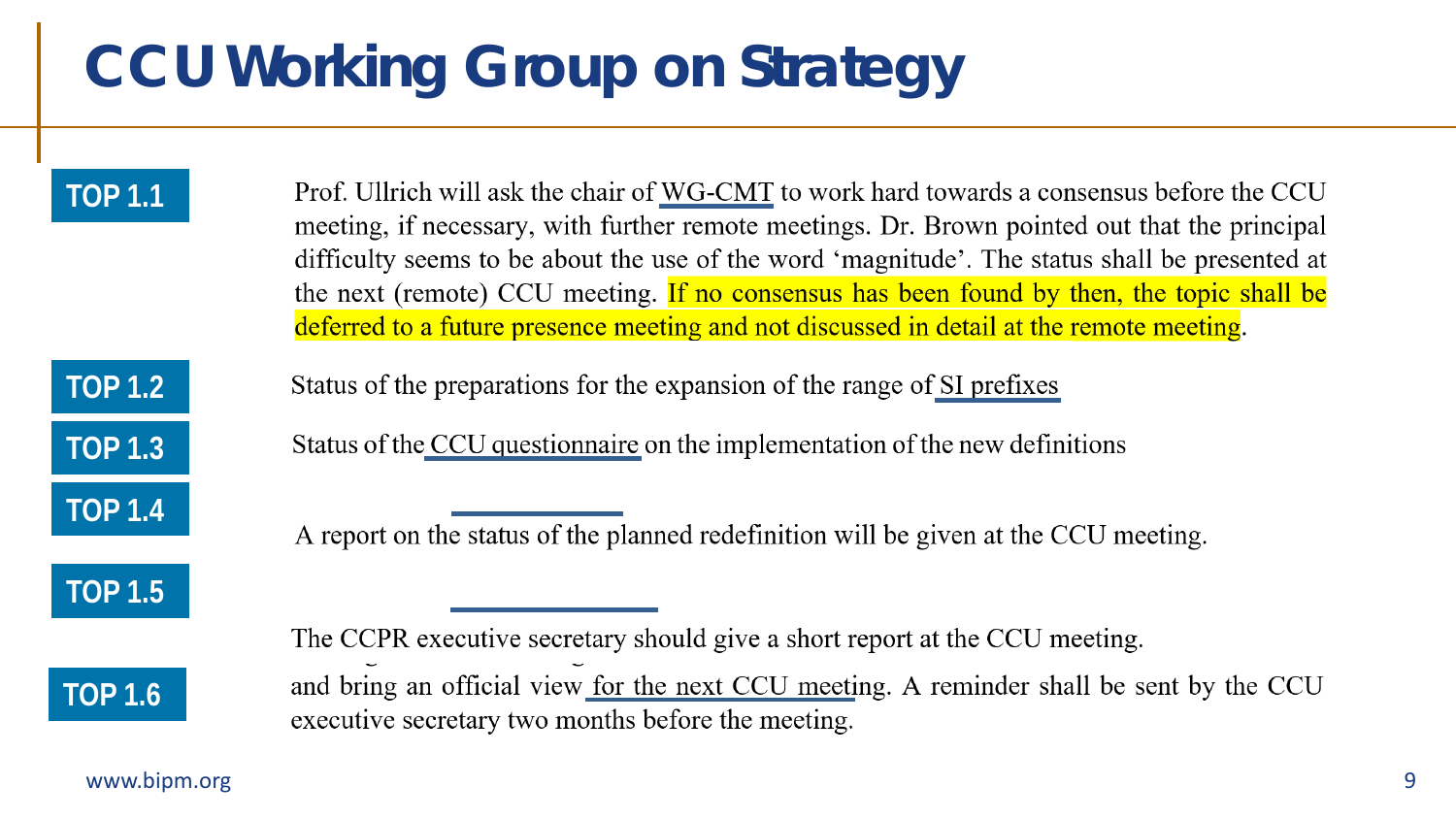#### **TOP 1.7**

It was agreed that this was not an urgent issue and should not be put on the agenda of the next CCU meeting.

**TOP 1.8** 

There is an overlap between the reports on activities 1 and 2. The CIPM President will summarise the reports to remove this duplication.

#### **TOP 1.9**

Following some discussion, it was agreed that the status of the mole should be on the agenda of a future presence CCU meeting, and be kept on the agenda for the next meeting of WG-S. The representatives of the CCQM and of IUPAC should be asked to provide the background for the discussion.

**TOP 2.1** 

This topic is not in the realm of the CCU, but a short update shall be given at the CCU meeting, to inform the delegates.